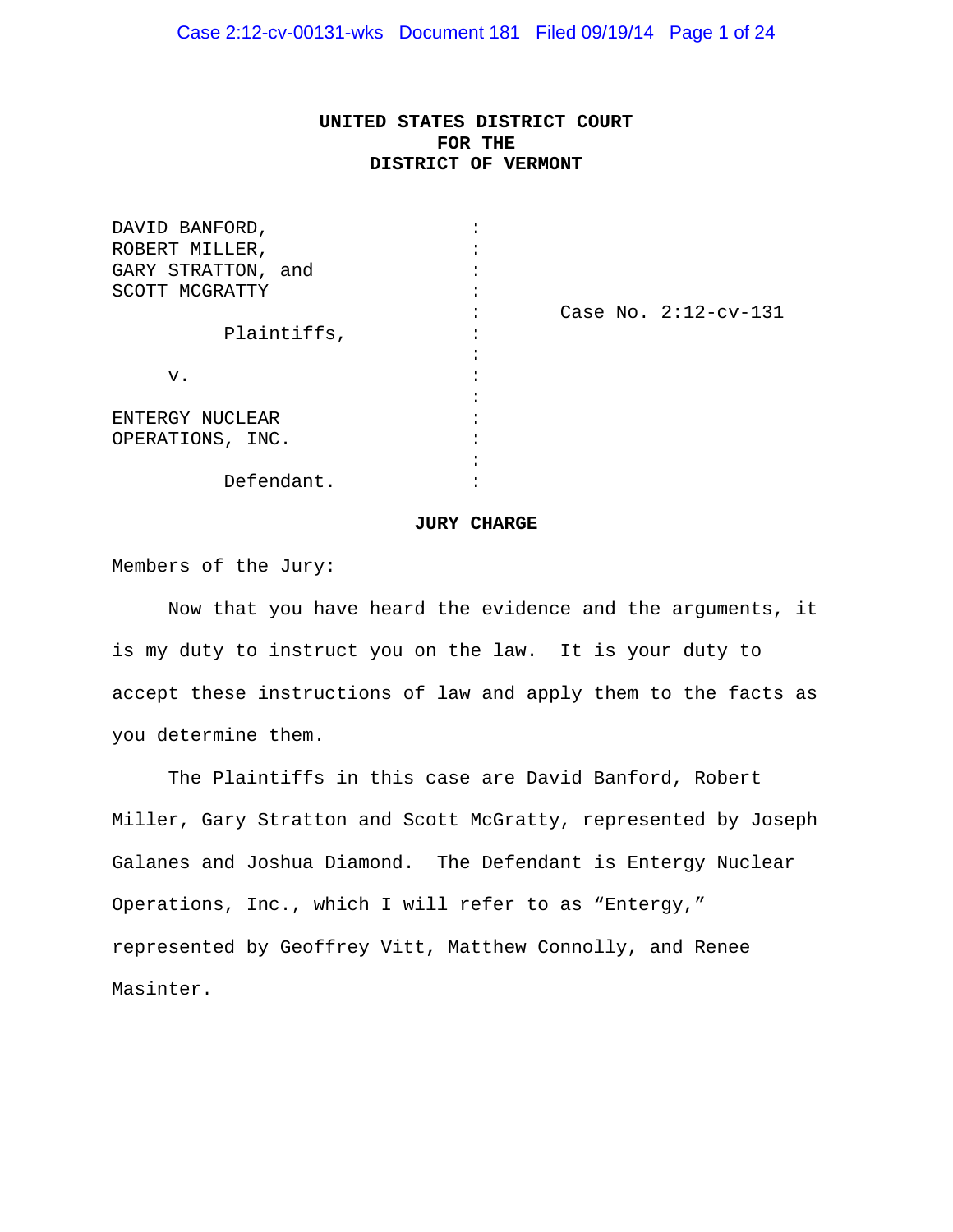## Case 2:12-cv-00131-wks Document 181 Filed 09/19/14 Page 2 of 24

I will first give you general instructions applicable to a case of this type. I will then address the law that specifically applies to this case.

#### **Role of the Court, the Jury, and Counsel**

Now that you have listened carefully to the testimony that has been presented to you, you must consider and decide the fact issues of this case. You are the sole and exclusive judge of the facts. You weigh the evidence, you determine the credibility of the witnesses, you resolve such conflicts as there may be in the evidence, and you draw such inferences as may be warranted by the facts as you find them. Shortly, I will define "evidence" for you and tell you how to weigh it, including how to evaluate the credibility or, to put it another way, the believability of the witnesses.

 You are not to single out one instruction alone as stating the law, but you must consider the instructions as a whole. You are not to be concerned with the wisdom of any rule of law stated by the court. Regardless of any opinion you may have as to what the law ought to be, it would be a violation of your sworn duty to base a verdict upon any other view of the law than that given in the instructions I am about to give you, just as it would be a violation of your sworn duty as judges of the facts to base a verdict upon anything but the evidence in the case.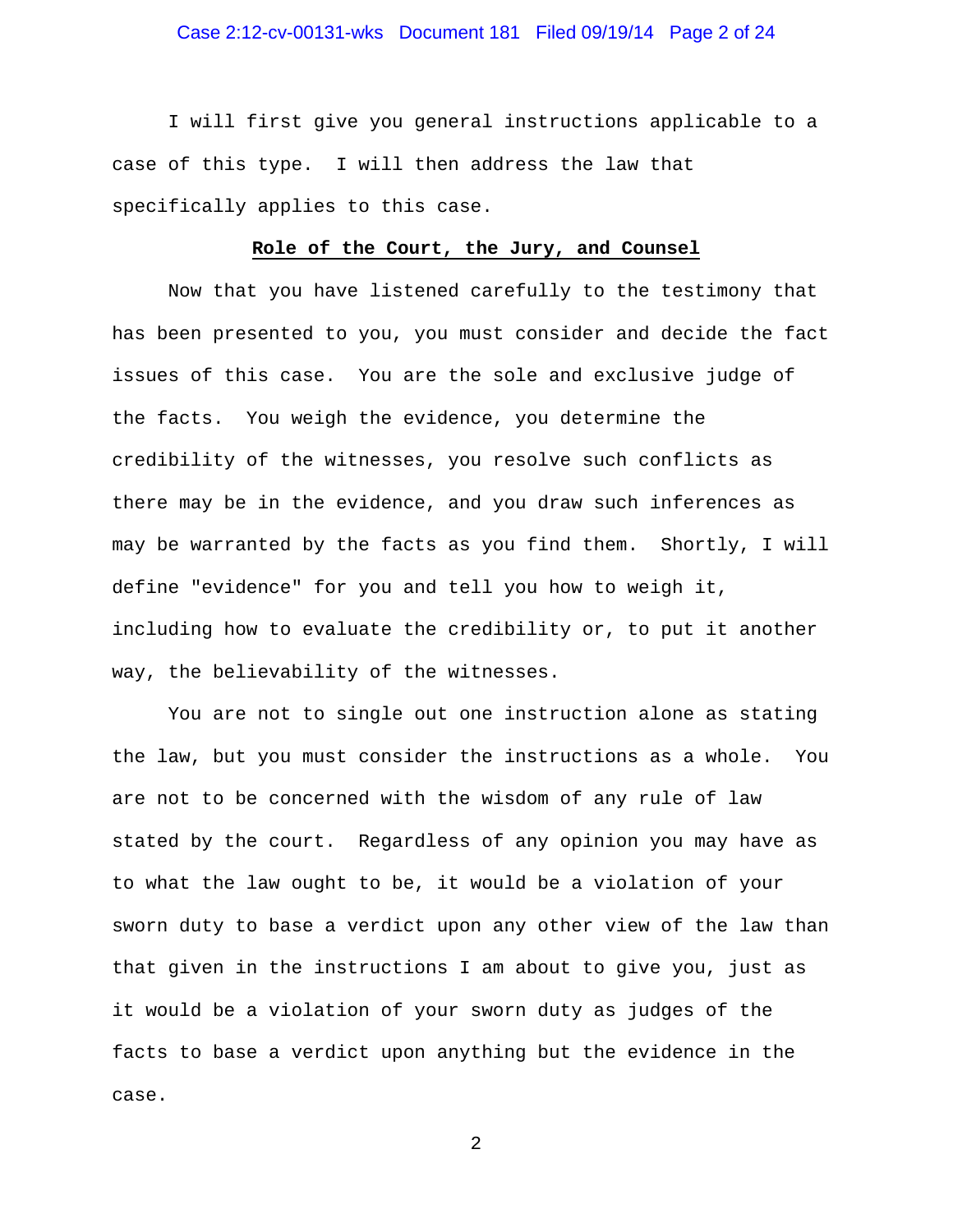## Case 2:12-cv-00131-wks Document 181 Filed 09/19/14 Page 3 of 24

 Nothing I say in these instructions should be taken as an indication that I have any opinion about the facts of the case, or what that opinion is. It is not my function to determine the facts. That is your function.

You are to discharge your duty as jurors in an attitude of complete fairness and impartiality. You should evaluate the evidence deliberately and without the slightest trace of sympathy, bias, or prejudice for or against any party. All parties expect that you will carefully consider all of the evidence, follow the law as it is now being given to you, and reach a just verdict, regardless of the consequences.

#### **Evidence**

As I have said earlier, it is your duty to determine the facts, and in so doing you must consider only the evidence I have admitted in the case. Statements and arguments of counsel are not evidence. When, however, the attorneys on both sides stipulate or agree as to the existence of a fact, you must accept the stipulation and regard that fact as proved.

 The function of the lawyers is to point out those things that are most significant or most helpful to their side of the case, and in so doing to call your attention to certain facts or inferences that might otherwise escape your notice. But it is your own recollection and interpretation of the evidence that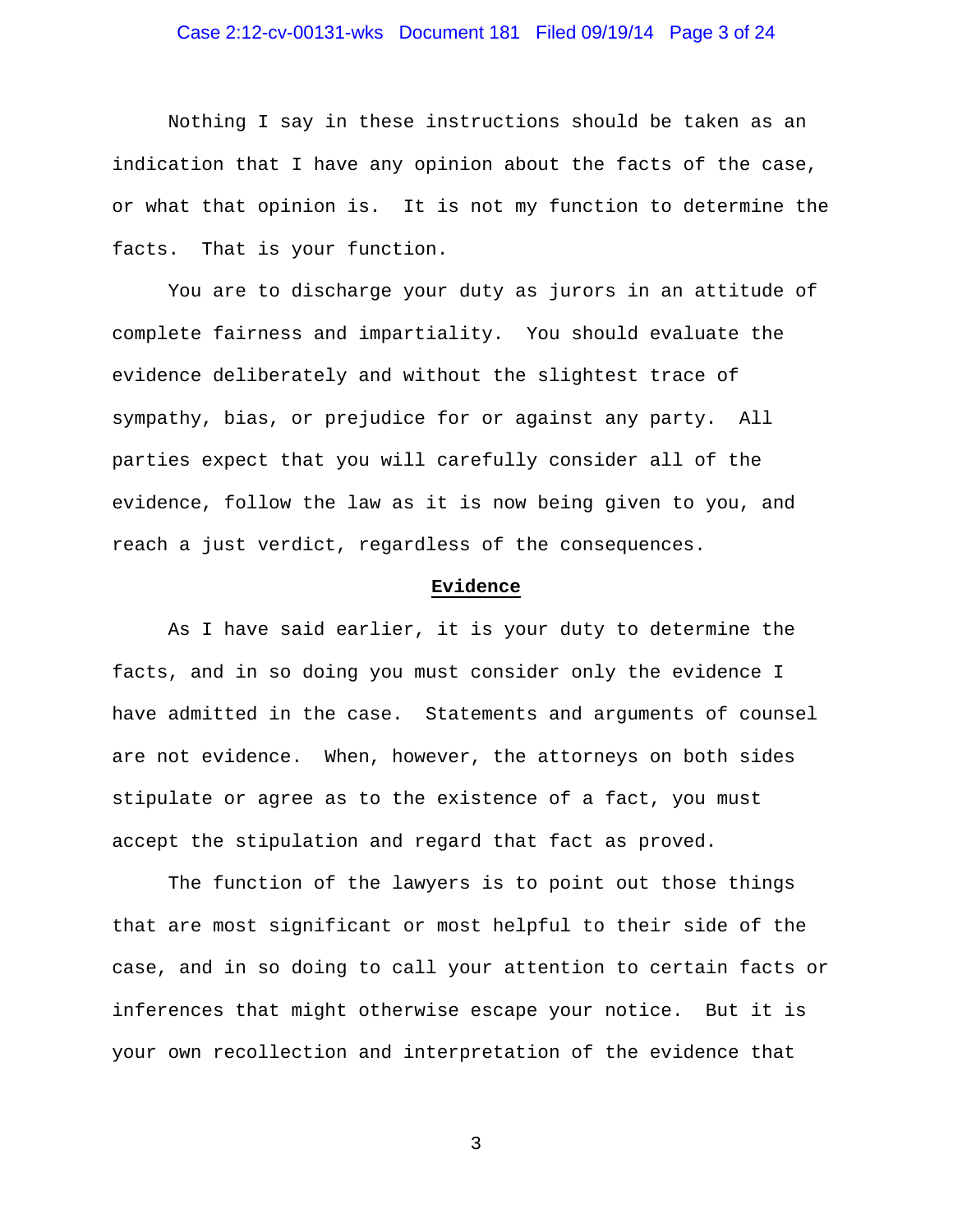## Case 2:12-cv-00131-wks Document 181 Filed 09/19/14 Page 4 of 24

controls in the case. What the lawyers say is not binding upon you.

 The evidence includes any stipulated facts, the sworn testimony of the witnesses, and the exhibits admitted in the record. Any evidence as to which an objection was sustained and any evidence that I ordered stricken from the record must be entirely disregarded.

 While you should consider only the evidence in the case, you are permitted to draw such reasonable inferences from the testimony and exhibits as you feel are justified in the light of common experience. In other words, you may make deductions and reach conclusions which reason and common sense lead you to draw from the facts which have been established by the testimony and evidence in the case.

#### **Direct and Circumstantial Evidence**

 The law recognizes two types of evidence: direct and indirect or circumstantial. An example of direct evidence is when people testify to what they saw or heard themselves; that is, something which they have knowledge of by virtue of their senses. Indirect or circumstantial evidence consists of proof of facts and circumstances from which in terms of common experience, one may reasonably infer the ultimate fact sought to be established.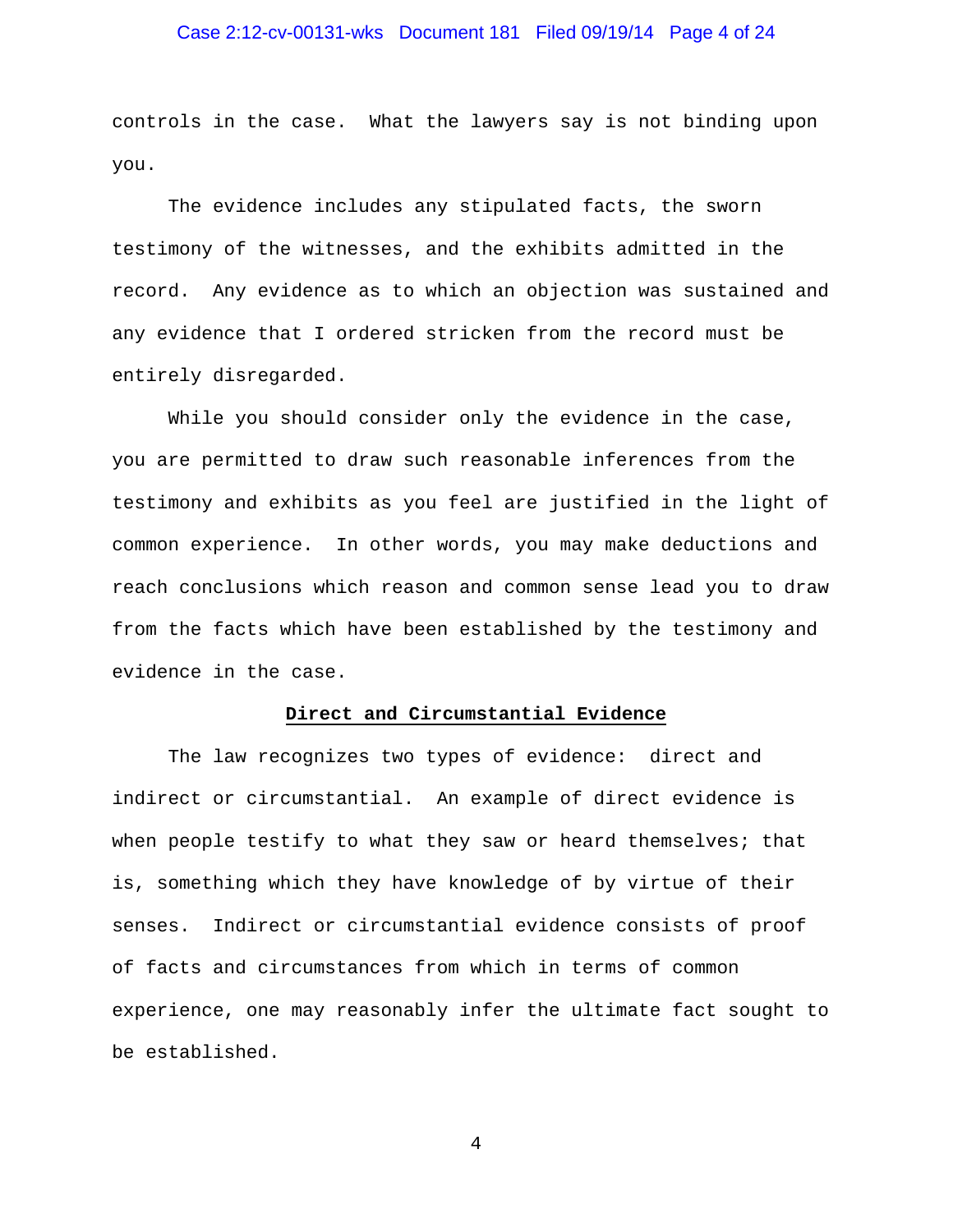## Case 2:12-cv-00131-wks Document 181 Filed 09/19/14 Page 5 of 24

 Such evidence, if believed, is of no less value than direct evidence. As a general rule, the law makes no distinction between direct and circumstantial evidence, but simply requires that you find the facts in accordance with the preponderance of all the evidence in the case, both direct and circumstantial.

#### **Witness Credibility**

 You, as jurors, are the sole judges of the credibility of the witnesses and the importance of their testimony. It is your job to decide how believable each witness was in his or her testimony. You may be guided by the appearance and conduct of the witness, or by the manner in which the witness testifies, or by the character of the testimony given, or by evidence to the contrary of the testimony given.

 You should carefully scrutinize all the testimony given, the circumstances under which each witness has testified, and every matter in evidence which may help you decide the truth and the importance of each witness's testimony. Consider each witness's knowledge, motive and state of mind, and demeanor or manner while on the stand. Consider the witness's ability to observe the matters as to which he or she has testified, and whether he or she impresses you as having an accurate recollection of these matters. Consider also any relation each witness may bear to either side of the case; any interest he or she may have in the outcome of the case, or any bias for or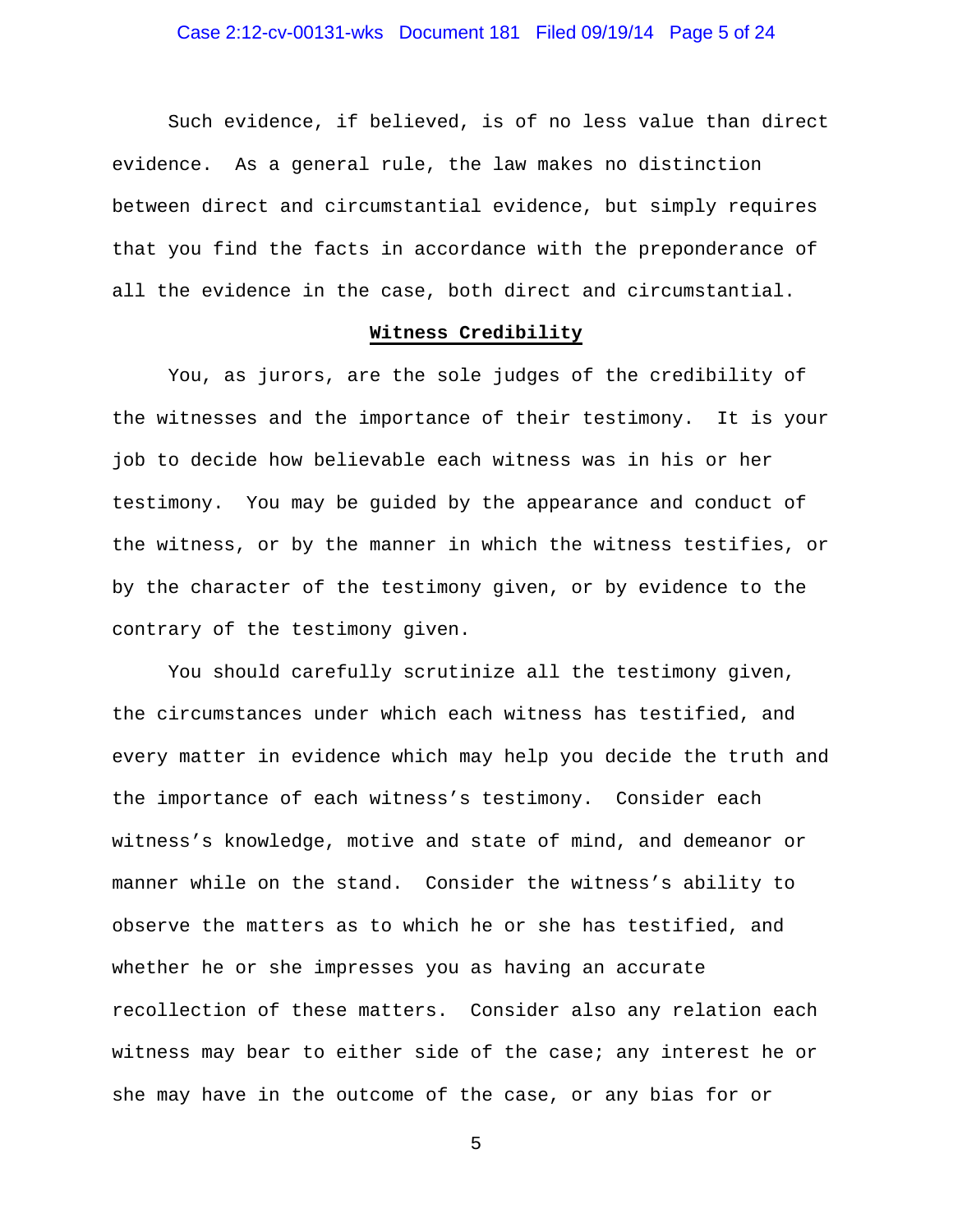## Case 2:12-cv-00131-wks Document 181 Filed 09/19/14 Page 6 of 24

against any party; and the extent to which, if at all, each witness is either supported or contradicted by other evidence in the case.

 Inconsistencies or discrepancies in the testimony of a witness, or between the testimony of different witnesses, may or may not cause you to discredit such testimony. Two or more persons witnessing an incident or a transaction may see or hear it differently; and people naturally tend to forget some things or remember other things inaccurately. Innocent misrecollection, like failure of recollection, is not an uncommon experience. In weighing the effect of a discrepancy, always consider whether it pertains to a matter of importance or an unimportant detail, and whether the discrepancy results from innocent error or intentional falsehood.

 After making your own judgment, you should give the testimony of each witness such weight, if any, as you may think it deserves. You may, in short, accept or reject the testimony of any witness in whole or in part.

 Also, the weight of the evidence is not necessarily determined by the number of witnesses testifying to the existence or non-existence of any fact. You may find that the testimony of a small number of witnesses as to any fact is more credible than the testimony of a larger number of witnesses to the contrary. The test is not which side brings the greater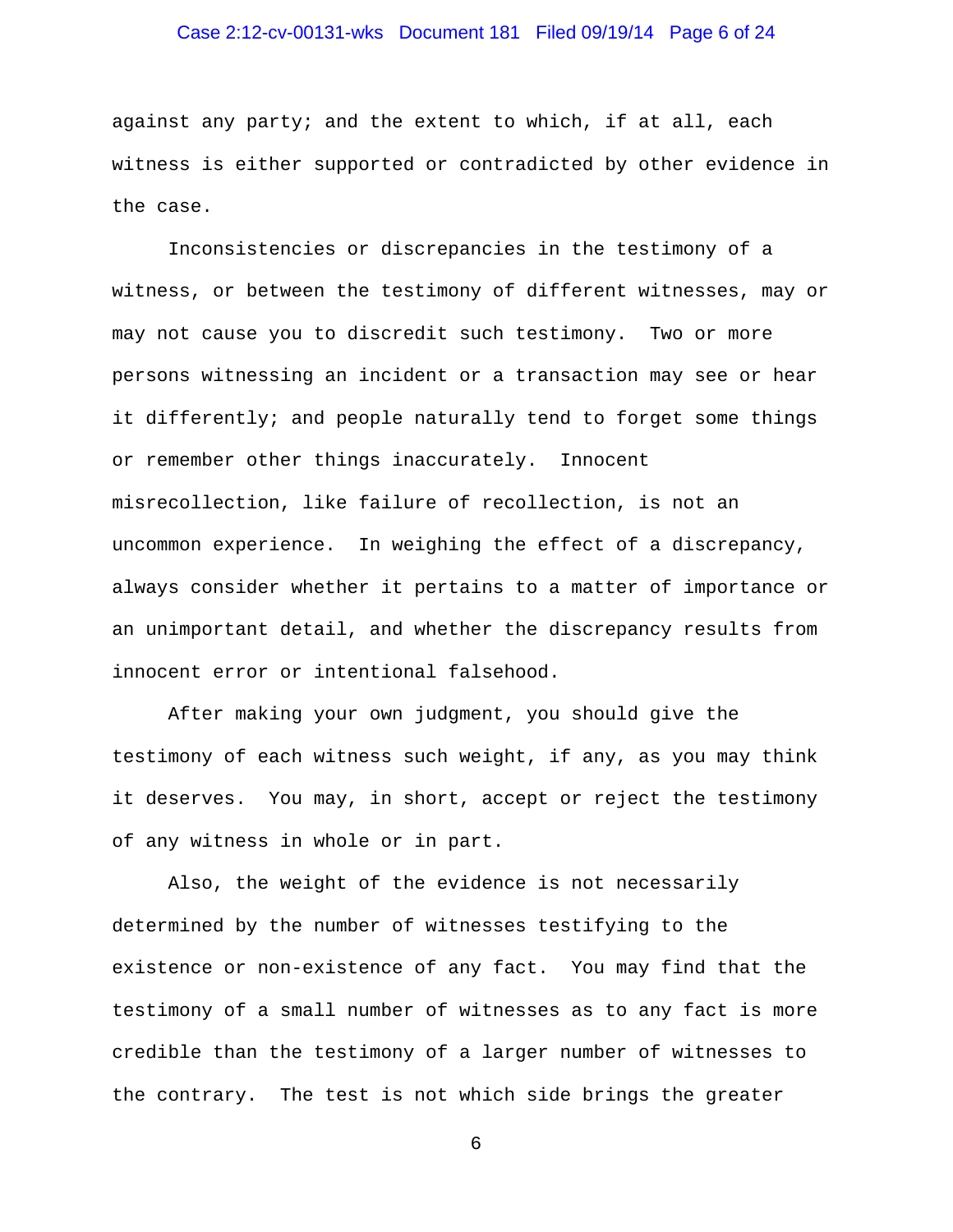## Case 2:12-cv-00131-wks Document 181 Filed 09/19/14 Page 7 of 24

number of witnesses, or presents the greater quantity of evidence; but which witness, and which evidence, appeals to your minds as being most accurate, and otherwise trustworthy.

#### **Corporations**

 A corporation is entitled to the same fair trial as a private individual. All persons, including corporations and other organizations, stand equal before the law, and are to be dealt with as equals in a court of justice. Of course, when a corporation is involved in a case, it may act only through human beings as its agents or employees.

#### **Burden of Proof**

 Because this is a civil case, the parties bear the burden of proving certain facts by a "preponderance of the evidence." To prove something by a preponderance of the evidence means to prove that something is more likely true than not true. A preponderance of the evidence means the greater weight, or logic, or persuasive force of the evidence. It does not mean the greater number of witnesses or documents. It is a matter of quality, not quantity.

 In determining whether any fact in issue has been proven by a preponderance of the evidence, you may consider the testimony of all the witnesses, regardless of who may have called them, and all the exhibits received in evidence, regardless of who may have produced them.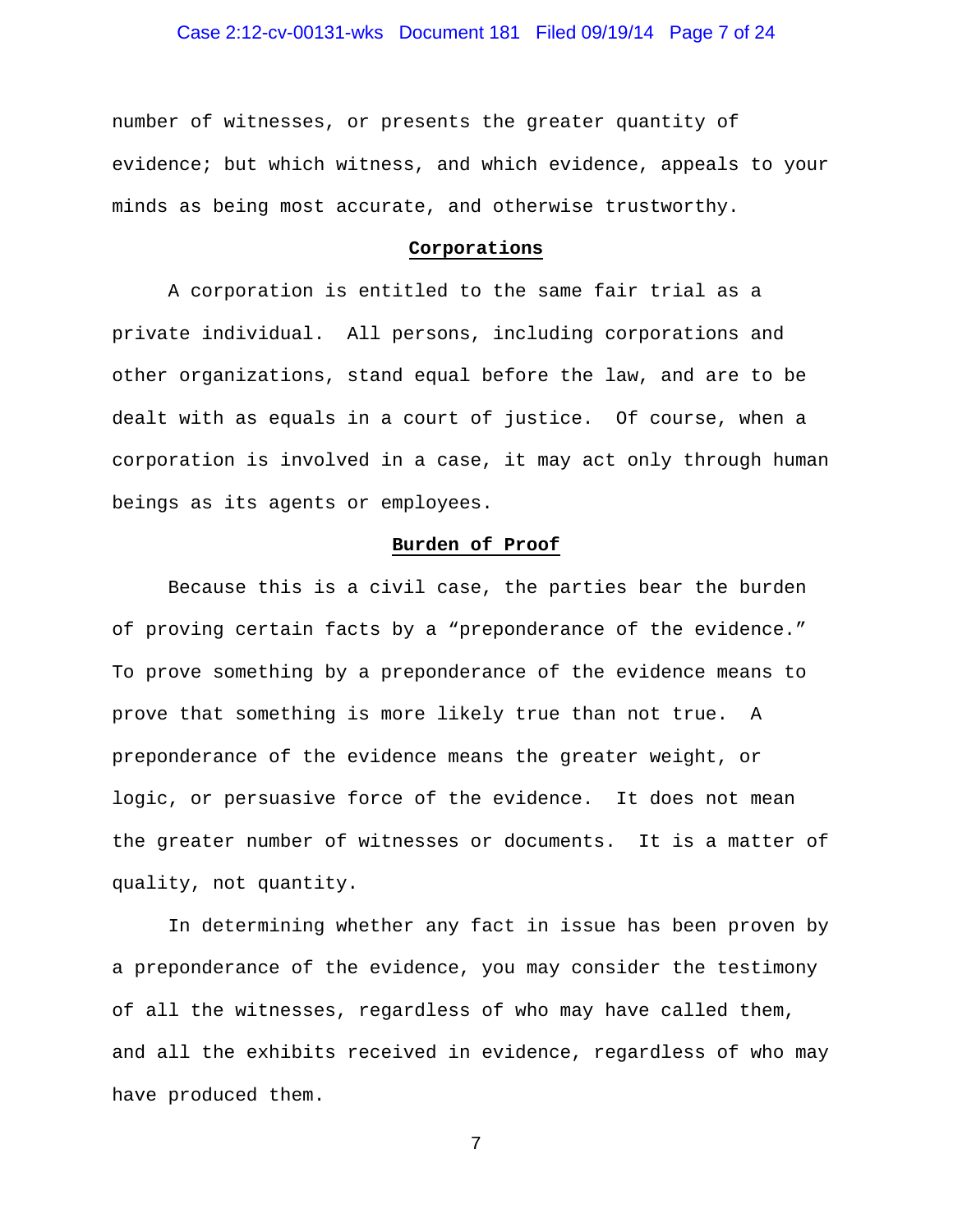## Case 2:12-cv-00131-wks Document 181 Filed 09/19/14 Page 8 of 24

 I now turn to the law you must follow in evaluating each party's specific claims.

#### **General Description of Claims and Defense**

This case arises under the Fair Labor Standards Act, or FLSA, which I may sometimes refer to as the "federal overtime law." This law, among other things provides, for the payment of overtime pay for non-exempt employees. This case also arises under the overtime compensation law for the state of Vermont. The Plaintiffs claim that the Defendant did not pay them the overtime pay required by law.

Under the federal overtime law, non-exempt employees are entitled to extra overtime pay when they work over forty hours in a seven-day workweek. Hours worked over forty in a week are referred to as "overtime hours."

The Plaintiff Security Shift Supervisors claim that they often worked over forty hours per week, that they are entitled to time-and-a-half pay for such work, and that they have not been paid overtime pay for those hours.

 In response, Entergy denies the Plaintiffs' claims and instead claims it was not required to pay the Plaintiffs overtime because they are "exempt" from the requirements set forth in the FLSA and Vermont state law. In particular, Entergy contends the Plaintiffs' jobs fall within the "executive" or the "administrative" exemptions from overtime, or a combination of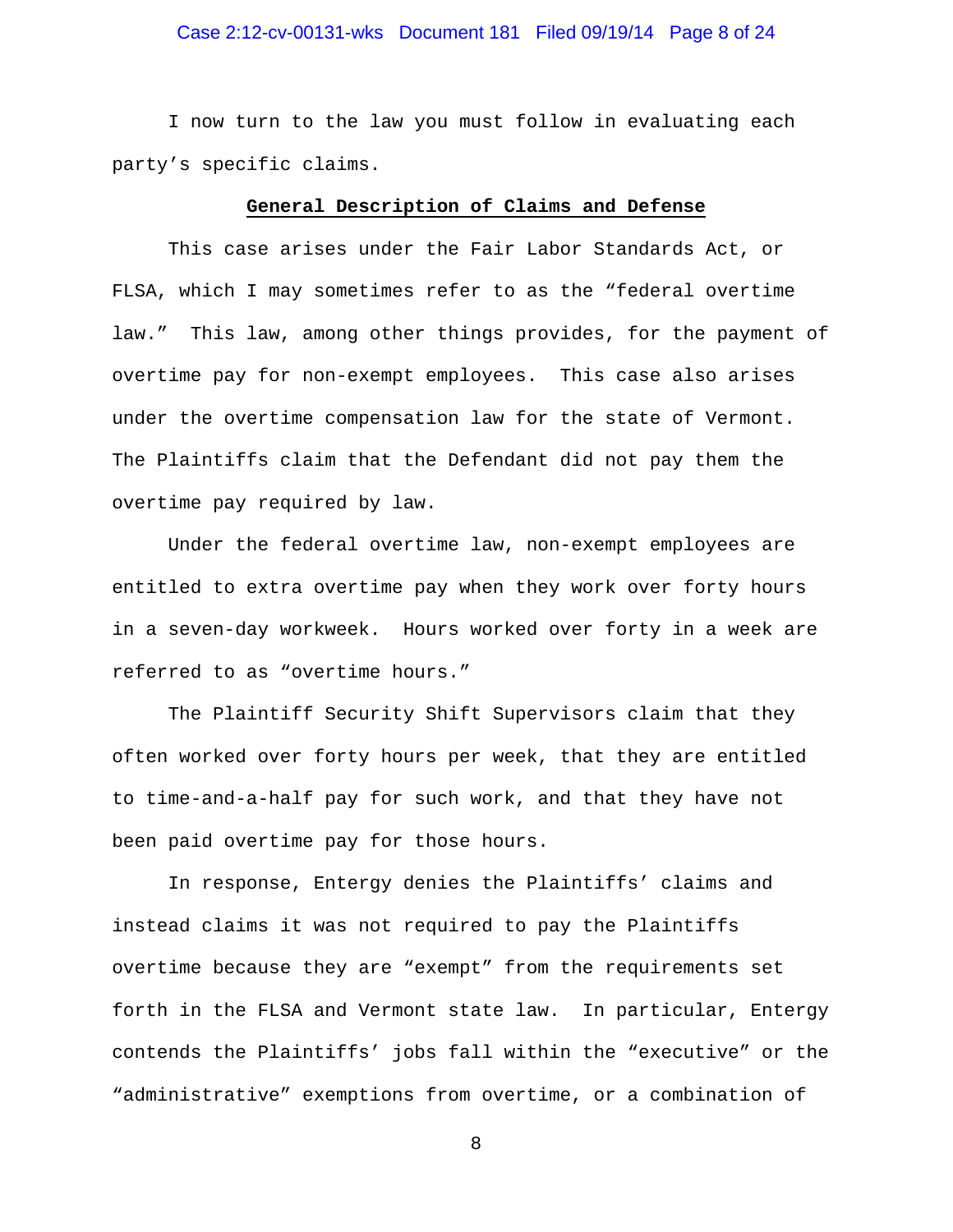## Case 2:12-cv-00131-wks Document 181 Filed 09/19/14 Page 9 of 24

those exemptions, and, therefore, the Plaintiffs are not entitled to any overtime.

In order to make their case, the Plaintiffs must prove the following: (1) that they were employed by Entergy; (2) that, while employed by Entergy they were engaged in commerce or in the production of goods for commerce; (3) that they occasionally worked over forty hours per week; and (4) that they did not receive extra overtime pay for those weeks in which they did work over forty hours.

Entergy does not dispute that the Plaintiffs were employed by Entergy, that the Plaintiffs were engaged in commerce, and that they did not receive extra overtime pay. Likewise, Entergy does not dispute that the Security Shift Supervisors worked over 40 hours per week.

As a result, Entergy must prove that the Plaintiffs were "exempt" from the federal overtime law.

It will be your duty to apply the legal standards on this issue that I will now describe for you and decide from the evidence which party is correct.

#### **Defendant's Burden**

As I have already explained, Entergy claims that it was not required to pay overtime pay because the Plaintiffs were exempt under either the executive or administrative exemptions to the federal overtime law, or a combination of both. As a result,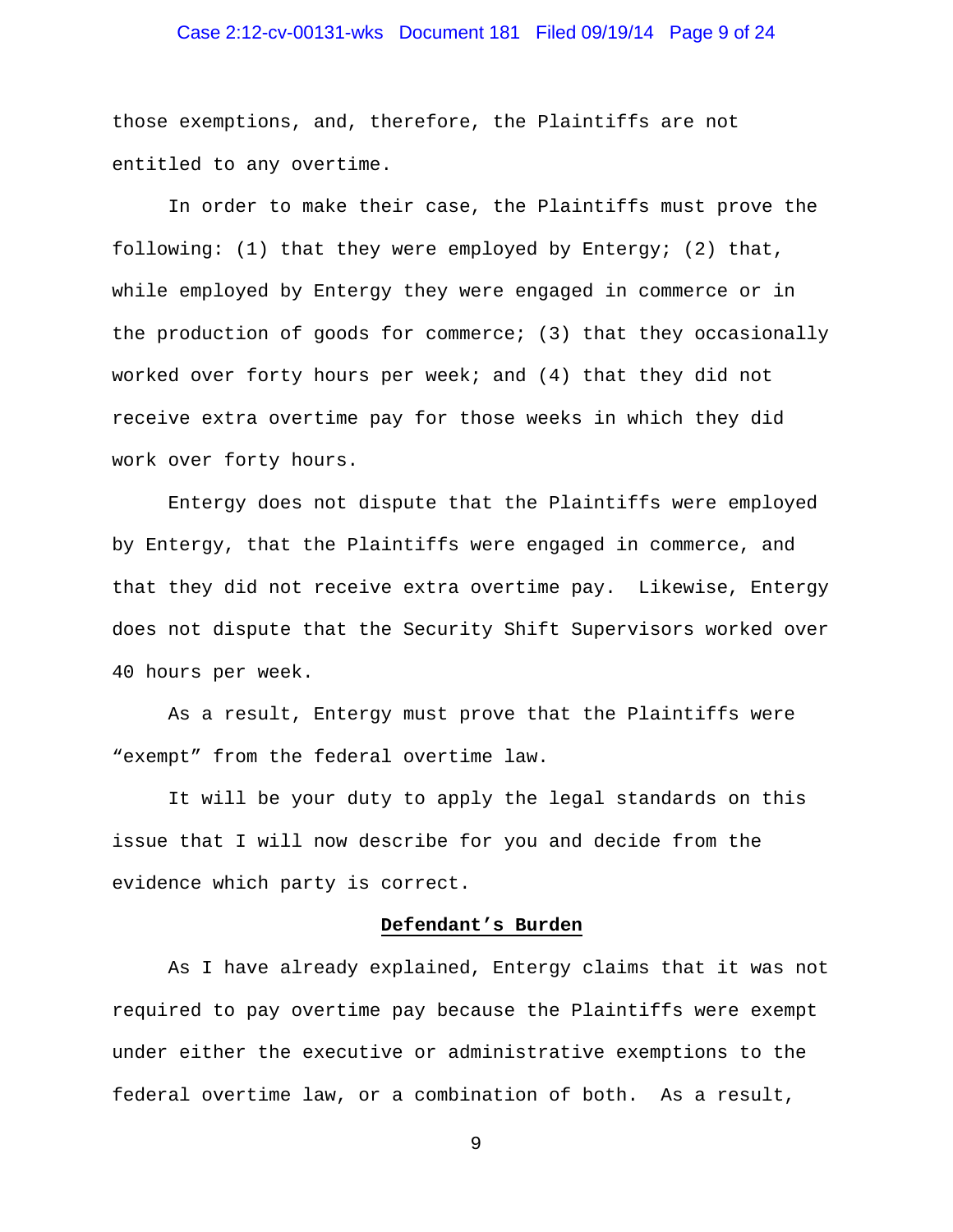## Case 2:12-cv-00131-wks Document 181 Filed 09/19/14 Page 10 of 24

these exemptions apply only if Entergy proves that the Plaintiffs plainly and unmistakably fall within the exemptions' terms and spirit. Entergy must prove that one or more of the exemptions apply by a preponderance of the evidence.

#### **Job Titles, Job Descriptions, Use of Manuals**

Whether or not an employee is exempt from the overtime law does not depend on his or her job title alone. Nor does it depend on whether the employee has been designated as the person "in charge." A job title is insufficient by itself to establish the exempt status of an employee but it is something you may consider as you deliberate. You may also consider job descriptions that you find were written by the company, but job descriptions alone are insufficient to establish the exempt status of an employee.

The overtime exemptions are not available for employees who simply apply well-established techniques or procedures described in manuals or other sources to determine the correct response to an inquiry or set of circumstances. However, reliance upon manuals, does not, in itself, preclude exemption. An employee may be exempt even if his discretion is circumscribed by a manual as long as that employee makes independent judgments.

The exempt or nonexempt status of any particular employee must be determined based on whether the employee's duties meet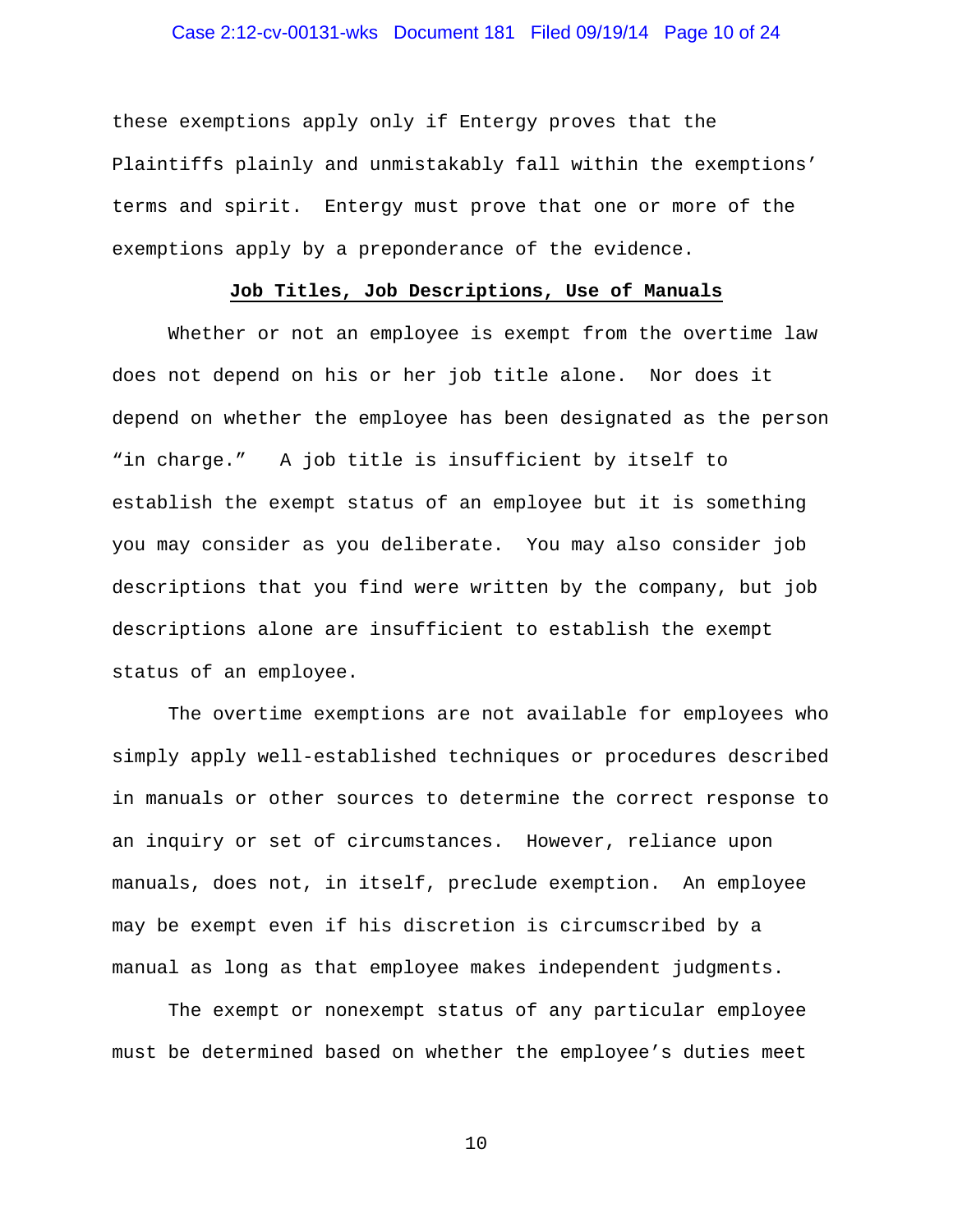## Case 2:12-cv-00131-wks Document 181 Filed 09/19/14 Page 11 of 24

the elements of the federal overtime law's exemptions which I will describe to you now.

#### **The Executive Exemption**

Whether a Plaintiff was an executive is a question of fact for you to decide. In making this determination, Entergy must establish four things: first, that Plaintiff was compensated on a salary basis at a rate of at least \$455 per week; second that Plaintiff's primary duty was management of the enterprise or a department or subdivision of the enterprise; third that plaintiff customarily and regularly directed the work of two or more employees; and fourth, that Plaintiff either had the authority to hire and fire other employees or whose suggestions and recommendations as to the hiring, firing, advancement, promotion or other changes of status of other employees are given particular weight.

As to the first element of proof, I instruct you that the parties have stipulated that each Plaintiff was compensated on a salary basis at not less than \$455/week, so you must accept this element as having been proven for each one of the Plaintiffs. You must decide whether Entergy has proven each of the remaining three requirements. If you conclude that Entergy has failed to prove any one of these requirements, then you must find that the Plaintiffs are not covered by the executive exemption.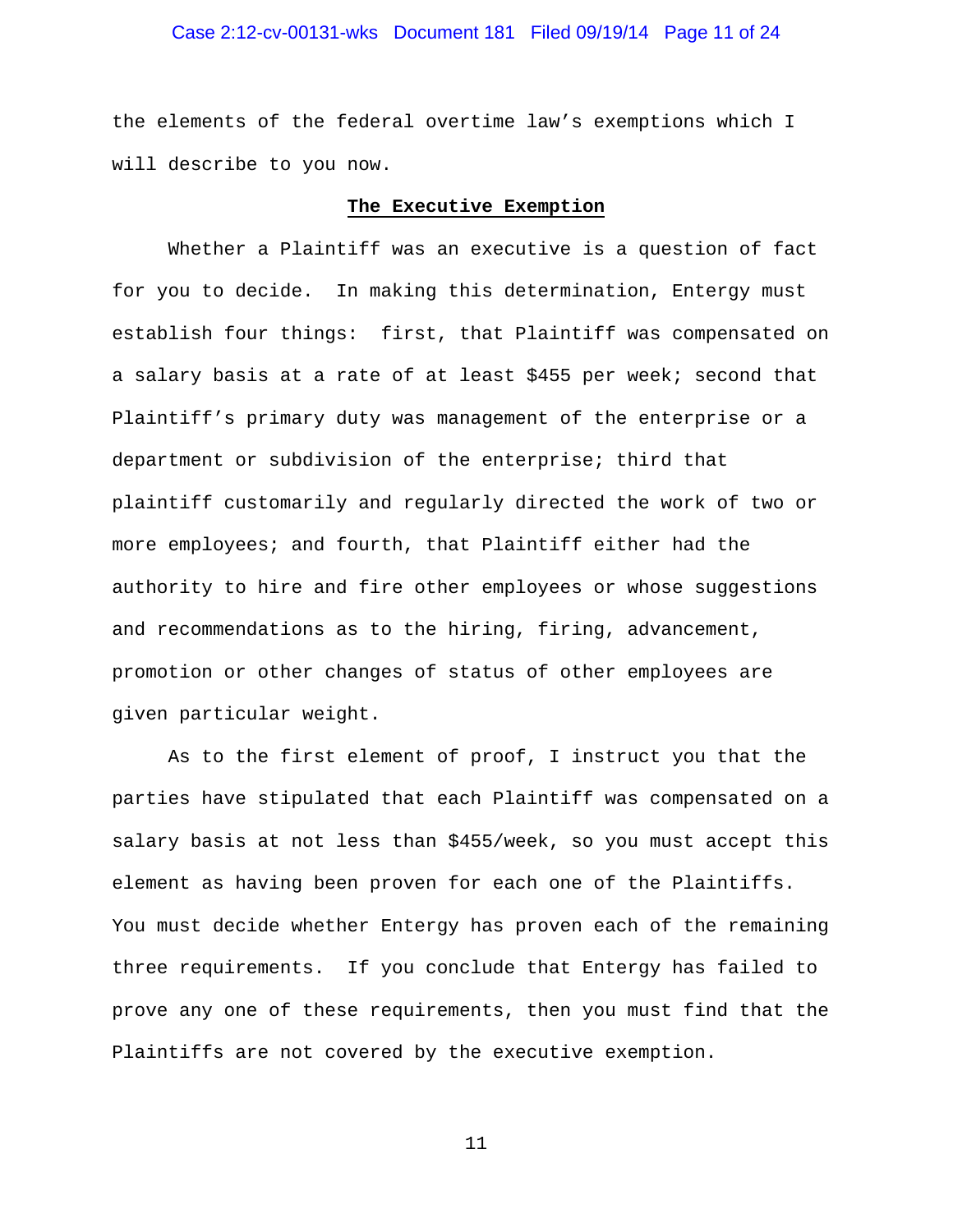## Case 2:12-cv-00131-wks Document 181 Filed 09/19/14 Page 12 of 24

As I just stated, the second part of this test is whether the Plaintiff's primary duty was management. The term "primary duty" means the main, major, or most important duty performed by the employee. In determining whether an employee's duties are his or her primary duty, the jury should consider all of the facts surrounding the Plaintiff's employment.

As a general matter, "management" includes, but is not limited to, activities such as interviewing, selecting, and training of employees; setting and adjusting their rates of pay and hours of work; directing the work of employees; maintaining production or sales records for use in supervision or control; appraising employees' productivity and efficiency for the purpose of recommending promotions or other changes in status; handling employee complaints and grievances; disciplining employees; planning the work; determining the techniques to be used; apportioning the work among the employees; determining the type of materials, supplies, machinery, equipment or tools to be used or merchandise to be bought, stocked and sold; controlling the flow and distribution of materials or merchandise and supplies; providing for the safety and security of the employees or the property; planning and controlling the budget; and monitoring or implementing legal compliance measures.

The phrase "department or subdivision" is intended to distinguish between a mere collection of employees assigned from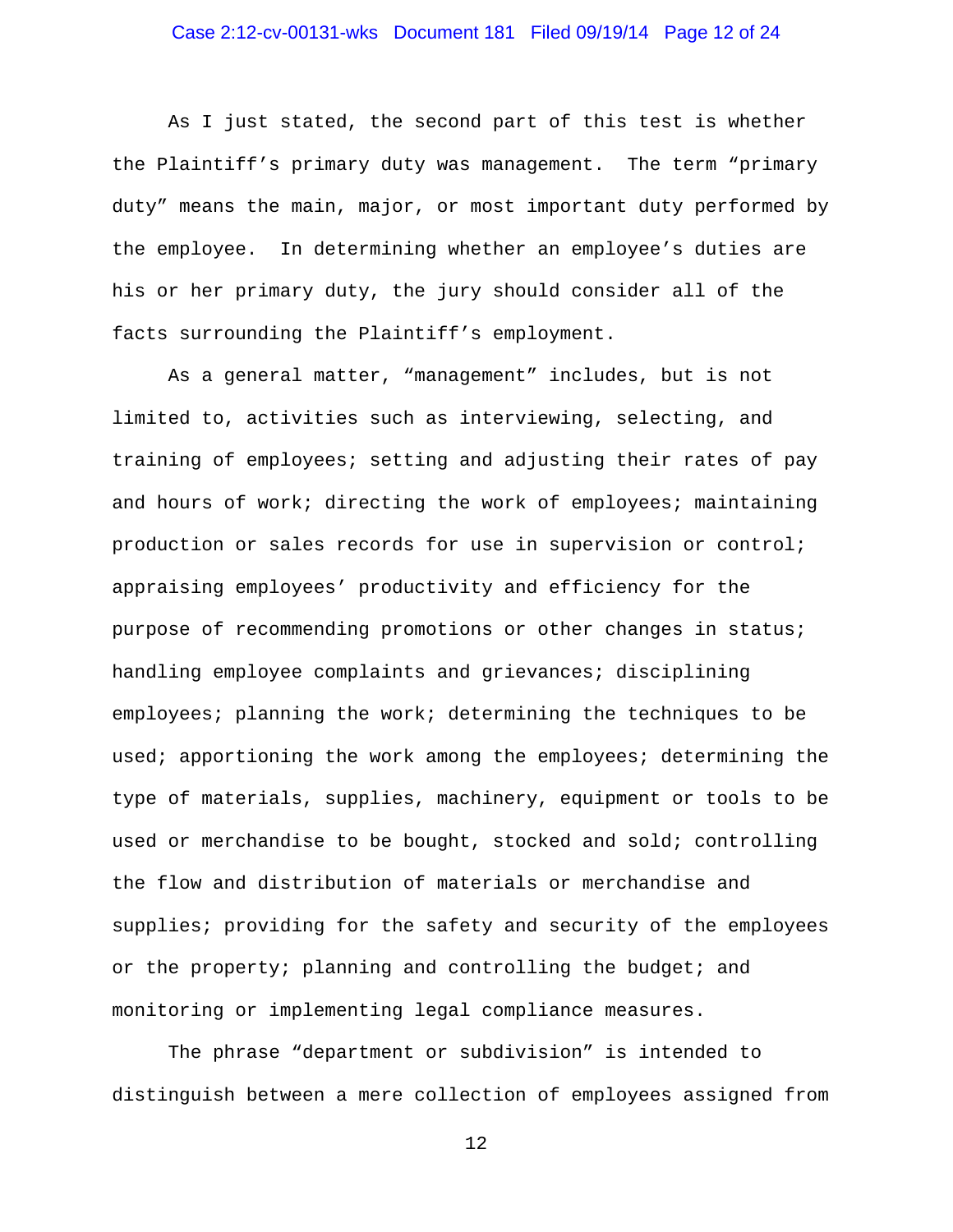## Case 2:12-cv-00131-wks Document 181 Filed 09/19/14 Page 13 of 24

time to time to a specific job or series of jobs and a unit with permanent status and function. A customarily recognized department or subdivision must have a permanent status and a continuing function. For example, a large employer's human resources department might have subdivisions for labor relations, pensions and other benefits, equal employment opportunity, and personnel management, each of which has a permanent status and function.

As to the third element, I instruct you that "customarily and regularly" means that the direction of the work of two or more other employees occurs with a frequency that is greater than occasional but which may be less than constant. Work performed customarily and regularly includes work normally and recurrently performed every workweek, it does not include isolated or one-time tasks.

To determine whether an employee's suggestions and recommendations are given "particular weight," factors to be considered include, but are not limited to, whether it is part of employee's job duties to make such suggestions and recommendations; the frequencies with which such suggestions and recommendations are made or requested; and the frequency with which the employee's suggestions and recommendations are relied upon. Generally, an executive's suggestions and recommendations must pertain to employees whom the executive customarily and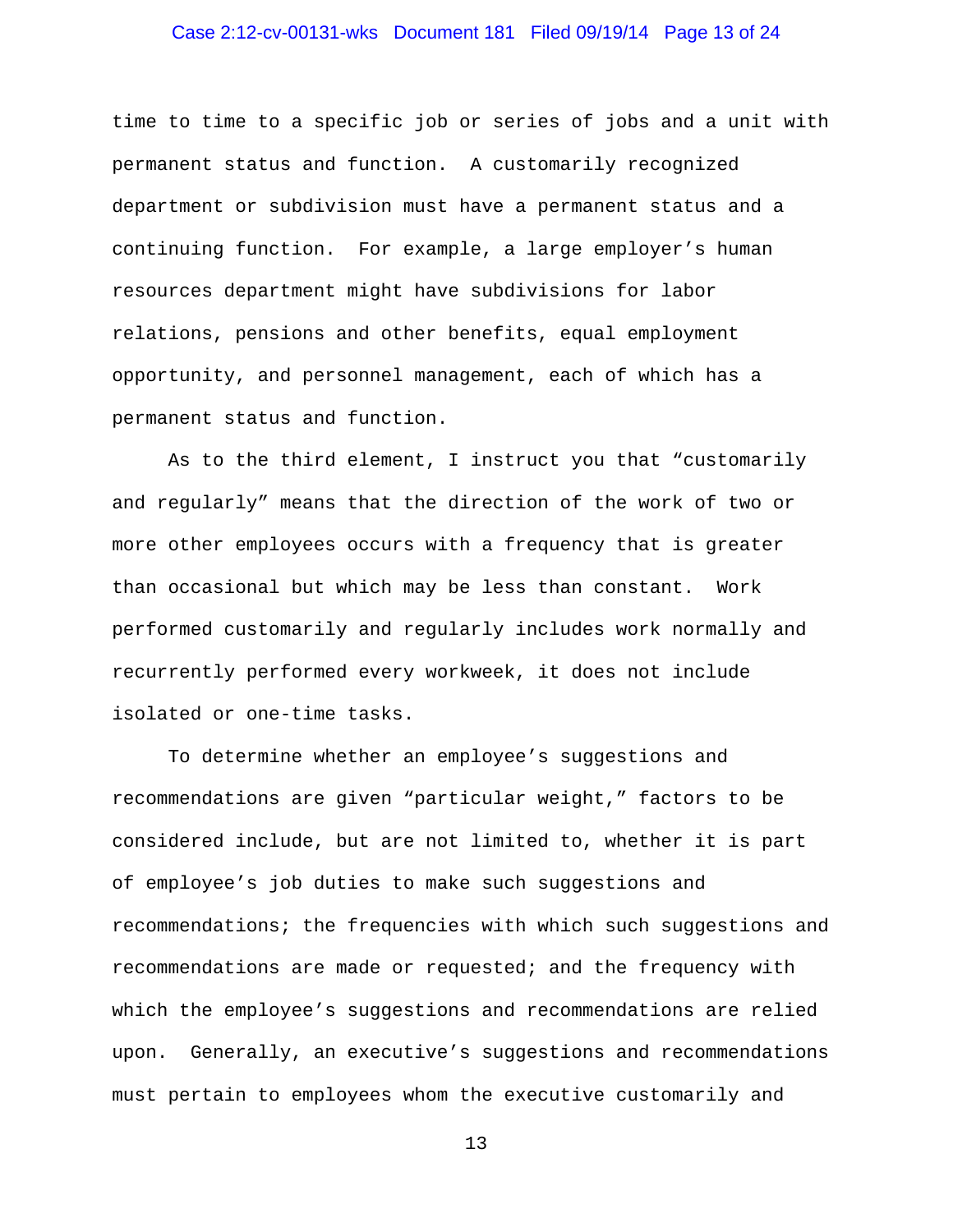## Case 2:12-cv-00131-wks Document 181 Filed 09/19/14 Page 14 of 24

regularly directs. It does not include an occasional suggestion with regard to the change in status of a co-worker. An employee's suggestions and recommendations may still be deemed to have "particular weight" even if a higher level manager's recommendation has more importance and even if the employee does not have authority to make the ultimate decision as to the employee's change in status.

There is a "rule of thumb" that if an employee spends more than 50% of his time on management responsibilities, that would be sufficient for you to find that the employee's primary duty was performing executive or managerial duties. However, time alone is not the only factor in determining whether the employee's primary duty was managerial. An employee's primary duty may be managerial even if the employee spends less than half of his or her time in such work.

If you find that the Plaintiff spent less than half of his or her time on management duties, you should consider other factors in deciding what Plaintiff's primary duty was. These include: (1) the relative importance of Plaintiff's managerial duties compared with his or her non-managerial duties; (2) the frequency with which Plaintiff exercised discretionary authority; (3) the extent to which Plaintiff was free from supervision; and (4) the relationship between Plaintiff's salary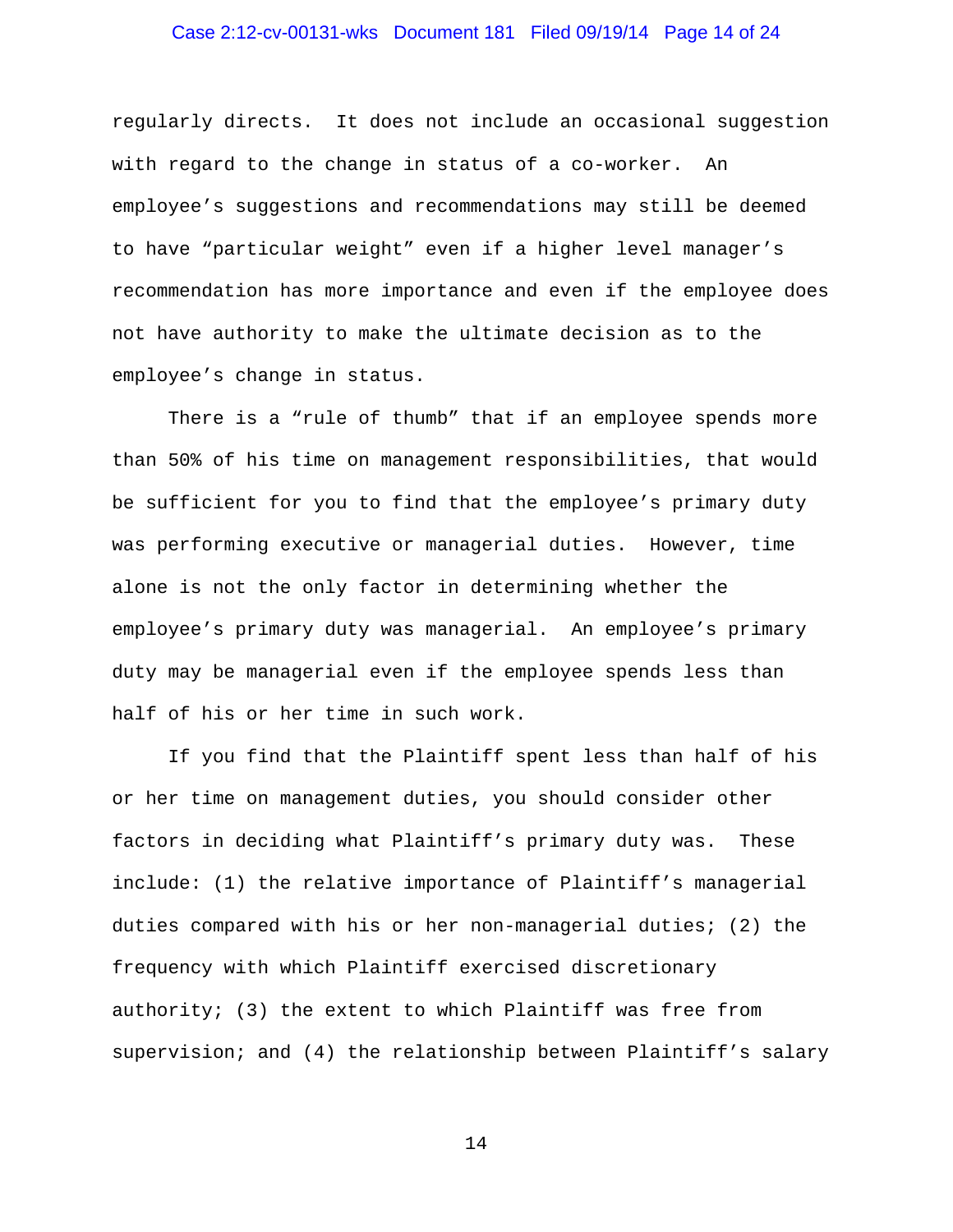## Case 2:12-cv-00131-wks Document 181 Filed 09/19/14 Page 15 of 24

and the salary and wages paid to other employees for nonmanagerial work.

An executive may sometimes perform non-managerial duties concurrent with his managerial and executive duties, so long as the non-managerial duties are not his primary duties. Work that is directly and closely related to the performance of management work is also considered exempt work.

#### **The Administrative Exemption**

In addition to the executive exemption, Entergy also argues that the Plaintiffs are covered by the federal overtime law's administrative exemption.

Whether a Plaintiff was an administrative employee is a question of fact for you to decide. In making this determination, the defendant must establish three things: first, that plaintiff was compensated on a salary basis at a rate of at least \$455 per week; second, that plaintiff's primary duty was the performance of office work or non-manual directly related to the management or general business operations of the employer; and third, that plaintiff's primary duty included the exercise of discretion and independent judgment with respect to matters of significance.

As to the first element of proof, I instruct you that the parties have stipulated that each Plaintiff was compensated on a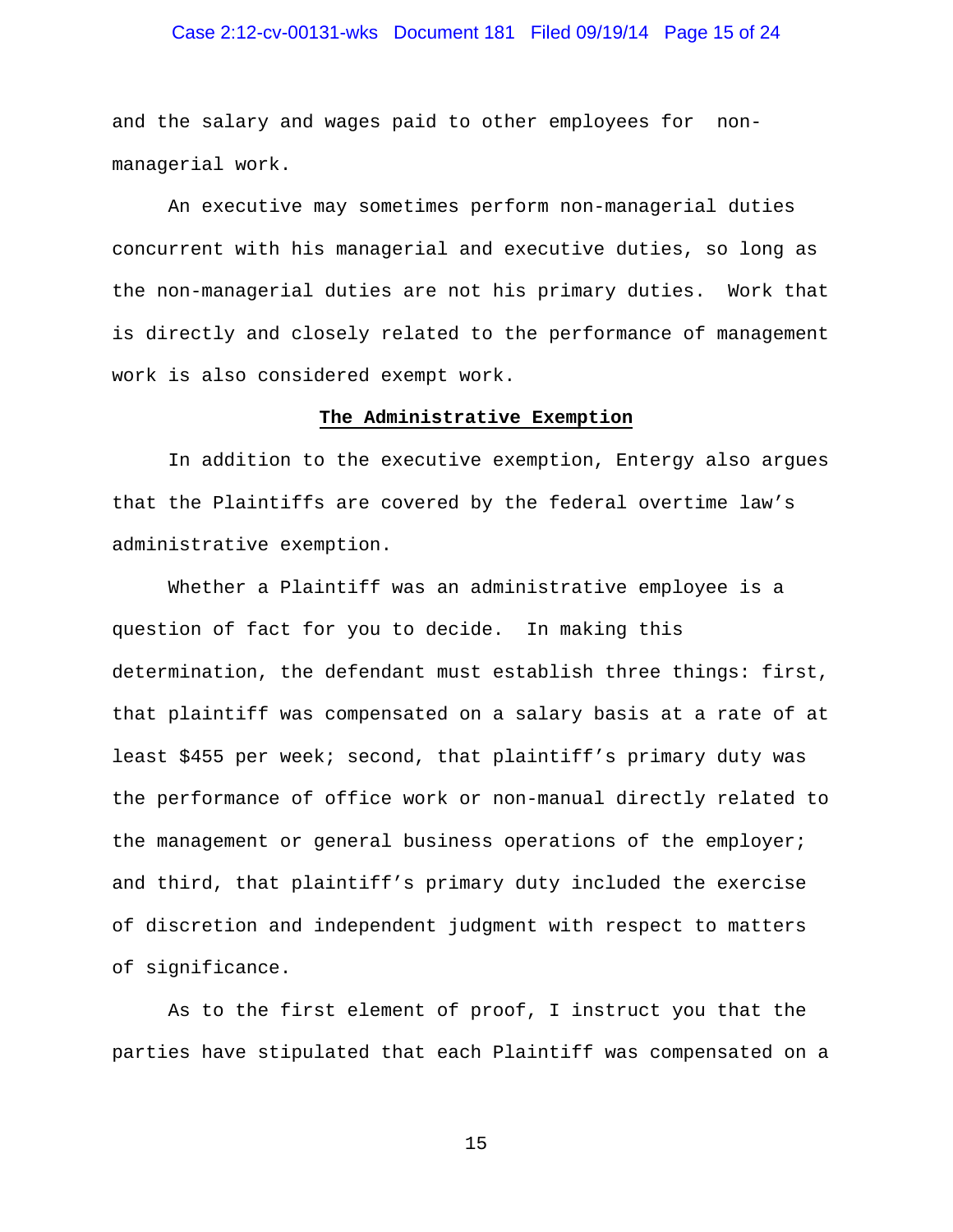## Case 2:12-cv-00131-wks Document 181 Filed 09/19/14 Page 16 of 24

salary basis at not less than \$455/week, so you must accept this element as having been proven for each one of the Plaintiffs.

Thus you must decide whether Entergy has proven each of the remaining two requirements. If you conclude that Entergy has failed to prove either of these requirements, then you must find that the Plaintiffs are not covered by the administrative exemption.

As I just stated, the second part of this test is whether the Plaintiff's primary duty was administrative work. The term "primary duty" means the main, major, or most important duty performed by the employee. In determining whether an employee's duties are his or her primary duty, the jury should consider all of the facts surrounding the Plaintiff's employment. The same considerations I outlined for you about how to determine a primary duty when discussing the executive exemption also apply here.

To establish this part of the test, the employer must prove that Plaintiff was primarily engaged in work directly related to the management or general business operations of the employer. In making this determination you should distinguish between work that is related to the production and selling of the goods and services which constitute the business's offerings in the marketplace and work which relates to the running of the business generally.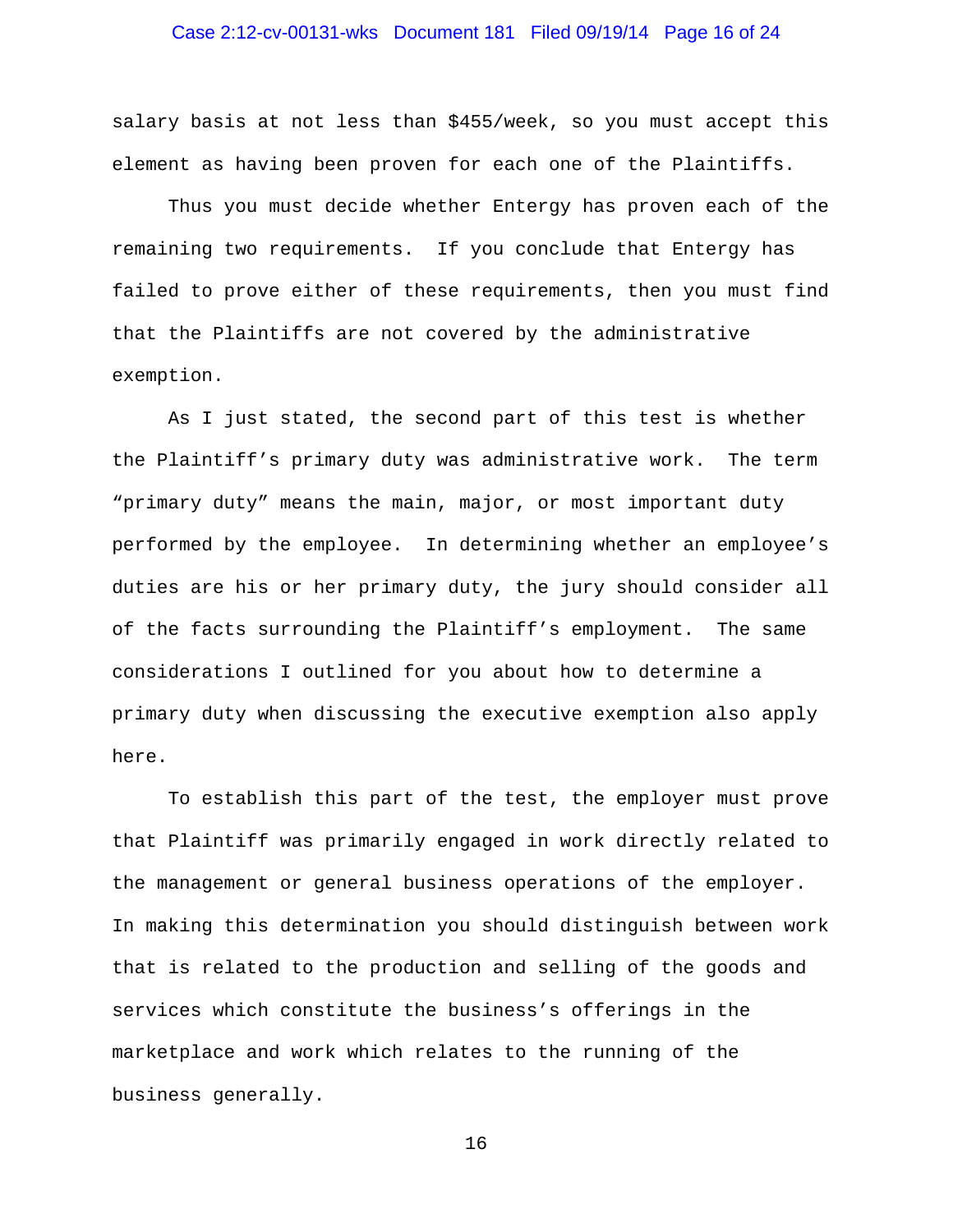## Case 2:12-cv-00131-wks Document 181 Filed 09/19/14 Page 17 of 24

The third part of the test requires the employer to prove that Plaintiff's primary duty included the exercise of discretion and independent judgment with respect to matters of significance. The phrase "discretion and independent judgment" means that Plaintiff's job entailed comparing and evaluating possible courses of action, and then acting on or making a decision after various possibilities are considered. In making this determination, you should distinguish between the exercise of independent judgment and the use of skill in performing wellestablished techniques.

You should also consider the degree to which Plaintiff was free from supervision with respect to matters of significance, although it is of course possible that the policy decisions of an employee would be reviewable at a higher level in the company. The employee's decision need not be final and their authority need not be unlimited, and can consist solely of recommendations for action, as opposed to taking the action. The fact that an employee's decisions are subject to review and are sometimes revised or reversed by others in the company does not defeat a finding that the employee exercises discretion and independent judgment.

#### **Combination Exemption**

 If you find that Entergy has not proven that Plaintiff's primary duty satisfied either test for the executive exemption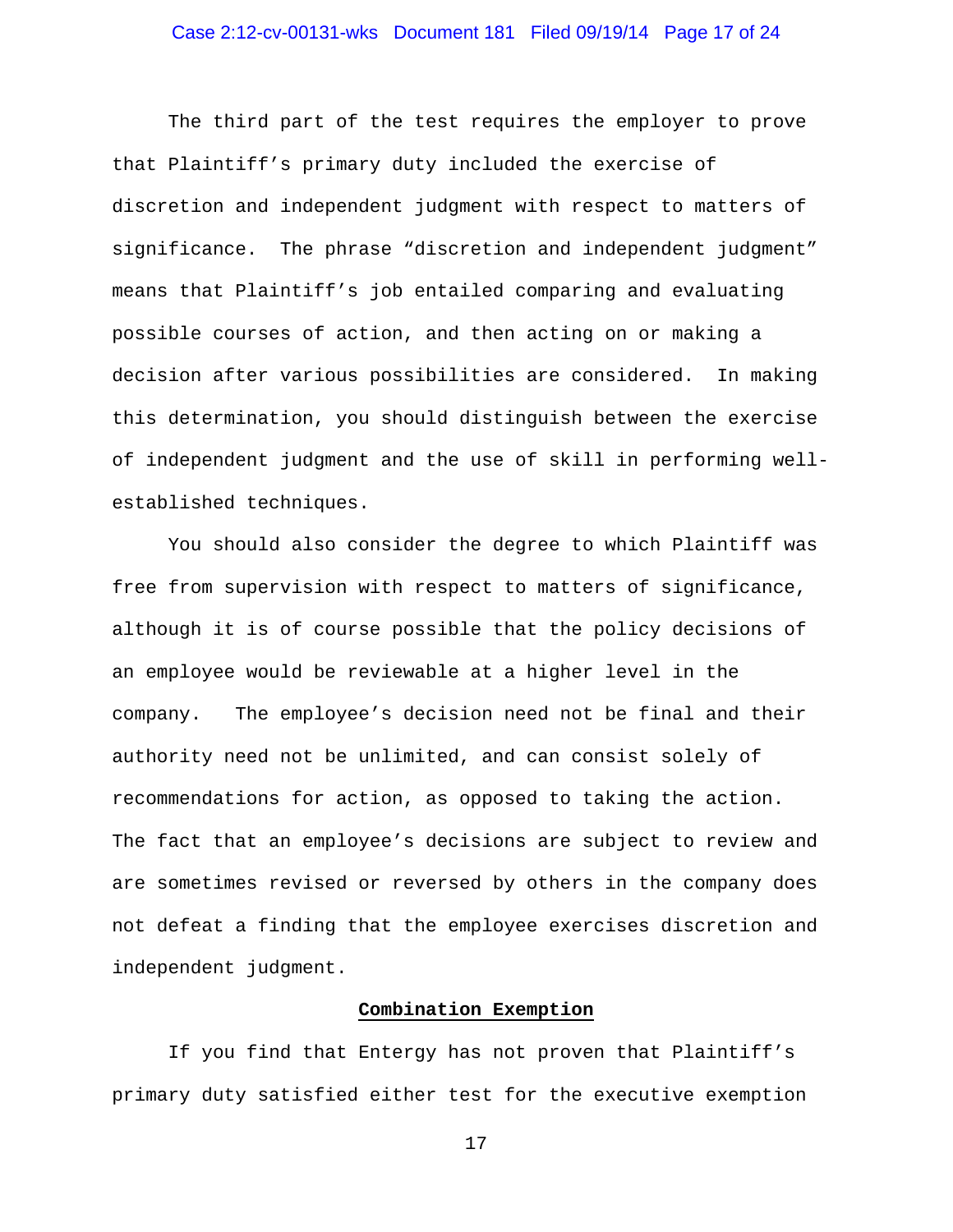## Case 2:12-cv-00131-wks Document 181 Filed 09/19/14 Page 18 of 24

or the administrative exemption but instead you find that Plaintiff's primary duty was some combination of those exemptions, then you should find that Plaintiff was an exempt employee not entitled to overtime.

#### **First Responders**

You must also consider whether the Plaintiffs are "first responders" as that term is defined by the law. In this case, Plaintiffs have claimed that their primary duty is as first responders. If you find that the Plaintiffs' primary duty is that of a first responder you must find that they are entitled to overtime pay.

The administrative and executive exemptions do not apply to any workers, regardless of rank or pay, if their primary duty is performing first responder functions. Examples of first responder activities include, but are not limited to, preventing, controlling or extinguishing fires of any type; rescuing fire, crime or accident victims; preventing or detecting crimes; conducting investigations or inspections for violations of law; performing surveillance; pursuing, restraining and apprehending suspects; detaining or supervising suspected and convicted criminals, including those on probation or parole; interviewing witnesses; interrogating and fingerprinting suspects; preparing investigative reports; or other similar work.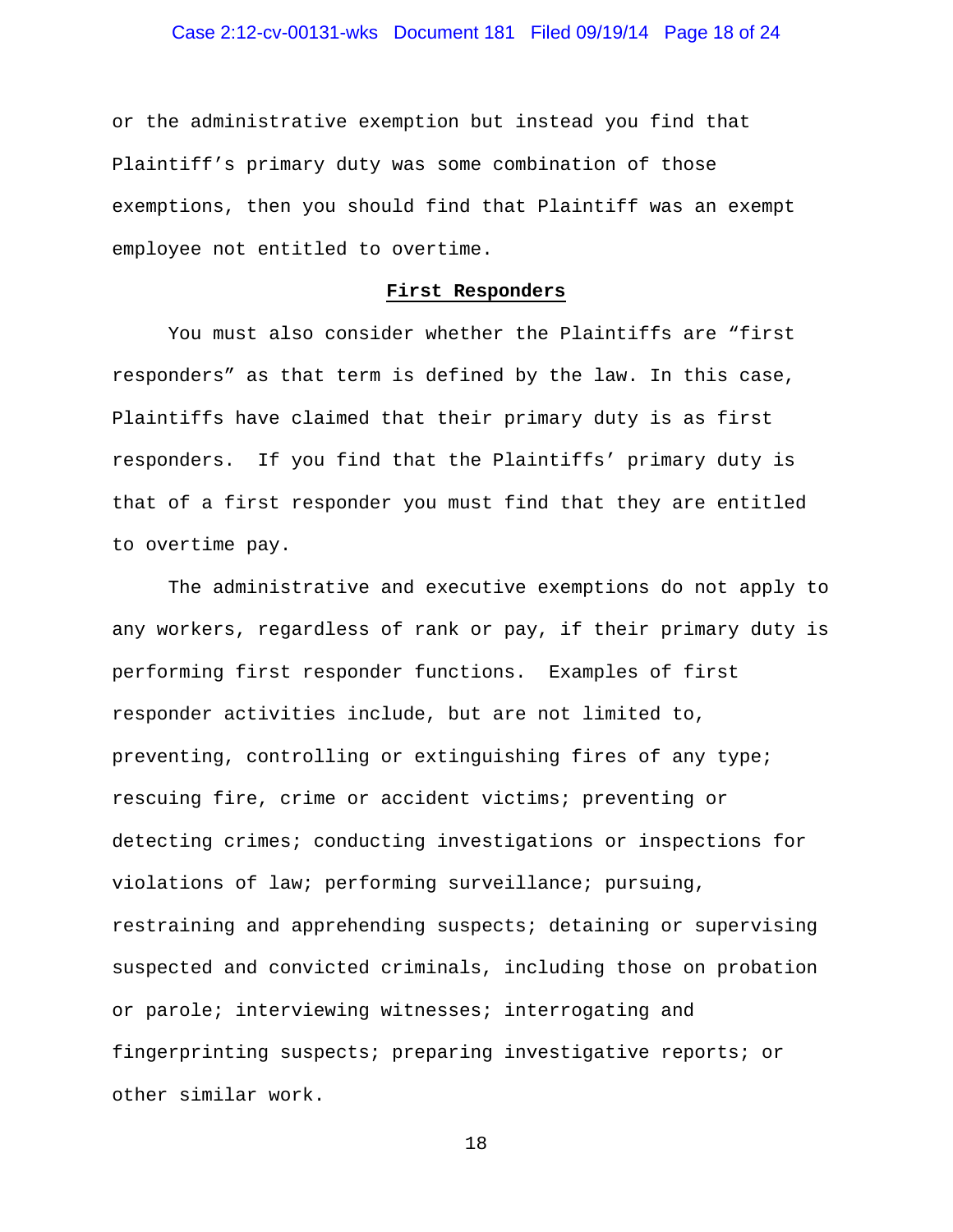## Case 2:12-cv-00131-wks Document 181 Filed 09/19/14 Page 19 of 24

It is important to note that individuals performing first responder functions are not exempt under the administrative or executive exemption even if they also direct the work of other employees in the conduct of such "first responder" duties. Performing first responder functions does not become management simply because the employee directs the work of other employees. If an employee's primary duty is first responder functions in the field, then his primary duty is not management even if he directs the work of others in the course of performing those functions in the field.

That does not mean that all individuals in a police, fire or similar organization are first responders. Certain managerial tasks such as directing operations at a crime, fire, or accident scene when performed by high-level personnel who typically do not engage in front-line activities would still be considered management. If an employee does not enter the field to perform first responder functions himself, but rather directs others to perform first responder functions, that employee's primary duty may be management or administration and he may be exempt if he meets all the requirements as we have already discussed.

The determining factor is what you decide the employee's primary duty is based on the totality of the circumstances. The location where an employee performs his duties, whether at the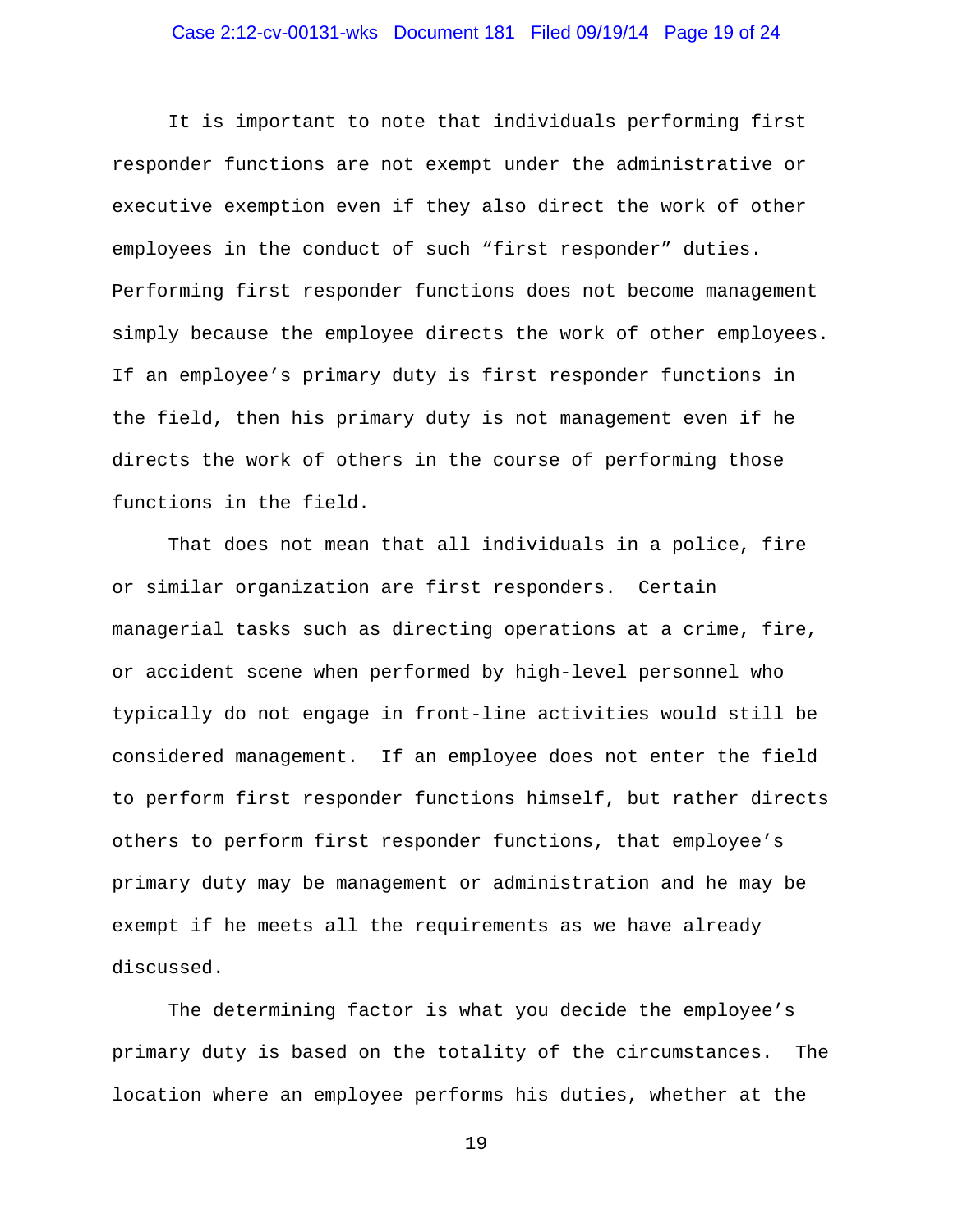## Case 2:12-cv-00131-wks Document 181 Filed 09/19/14 Page 20 of 24

scene of a contingency event or removed in a secured headquarters, is a very important factor but is one of many circumstances you may consider in determining whether or not the Plaintiffs were first responders.

#### **Additional Payments**

So long as an employee was compensated on a salary basis at not less than \$455/week, which I have told you the parties agree each Plaintiff was in this case, an employer may provide an employee with additional compensation even if the employee meets the administrative or executive exemption, or a combination of the administrative and executive exemptions. The types of additional compensation can include, but are not limited to, an additional bonus, commission, flat sum, straight time payments or time-and-one-half payment for hours worked outside of the normal workweek or overtime, or paid time off.

#### **Summary of Required Liability Determinations**

If, after considering all of the evidence, Entergy has satisfied you by a preponderance of the evidence that a Plaintiff is plainly and unmistakably exempt from the overtime pay law under the executive, administrative or combination exemptions then your verdict should be in favor of Entergy.

Only if you find that Entergy has failed to establish its claim of exemption as to that Plaintiff should your verdict be in favor of that Plaintiff and then, and only then, you must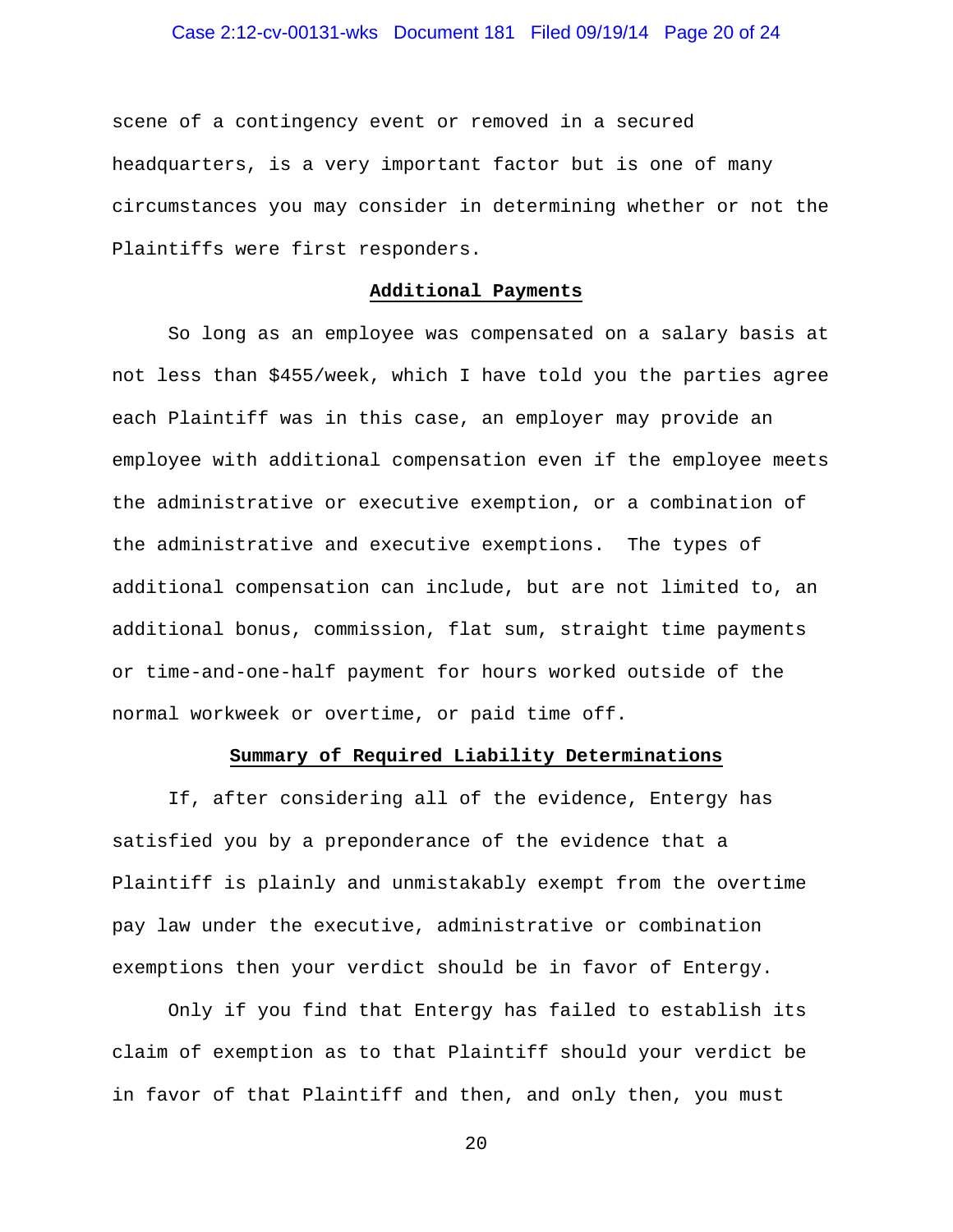## Case 2:12-cv-00131-wks Document 181 Filed 09/19/14 Page 21 of 24

consider the questions related to damages I am about to instruct you on.

#### **Damages**

The fact that I am about to instruct you as to the proper measure of damages does not reflect any view of mine as to which party is entitled to your verdict. Instruction as to the measure of damages are given for your guidance if you find in favor of any of the plaintiffs in accordance with the other instructions.

If you find in favor of any Plaintiff you will need to find additional facts.

 First, you must decide what the nature of the employment agreement between the parties was. You must decide whether the parties agreed that a Plaintiff's salary would cover all hours in a workweek above or below forty hours. You must consider whether the Plaintiffs knew that their hours would fluctuate and whether the Plaintiffs agreed that their fixed salary would cover all the hours they worked. In evaluating what the understanding between the parties was you make take all factors into account, both explicit and implicit.

 You must also decide whether Entergy acted willfully. It is the Plaintiffs' burden to prove to you by a preponderance of the evidence that Entergy acted this way. An employer acts willfully if it knew or showed reckless disregard for the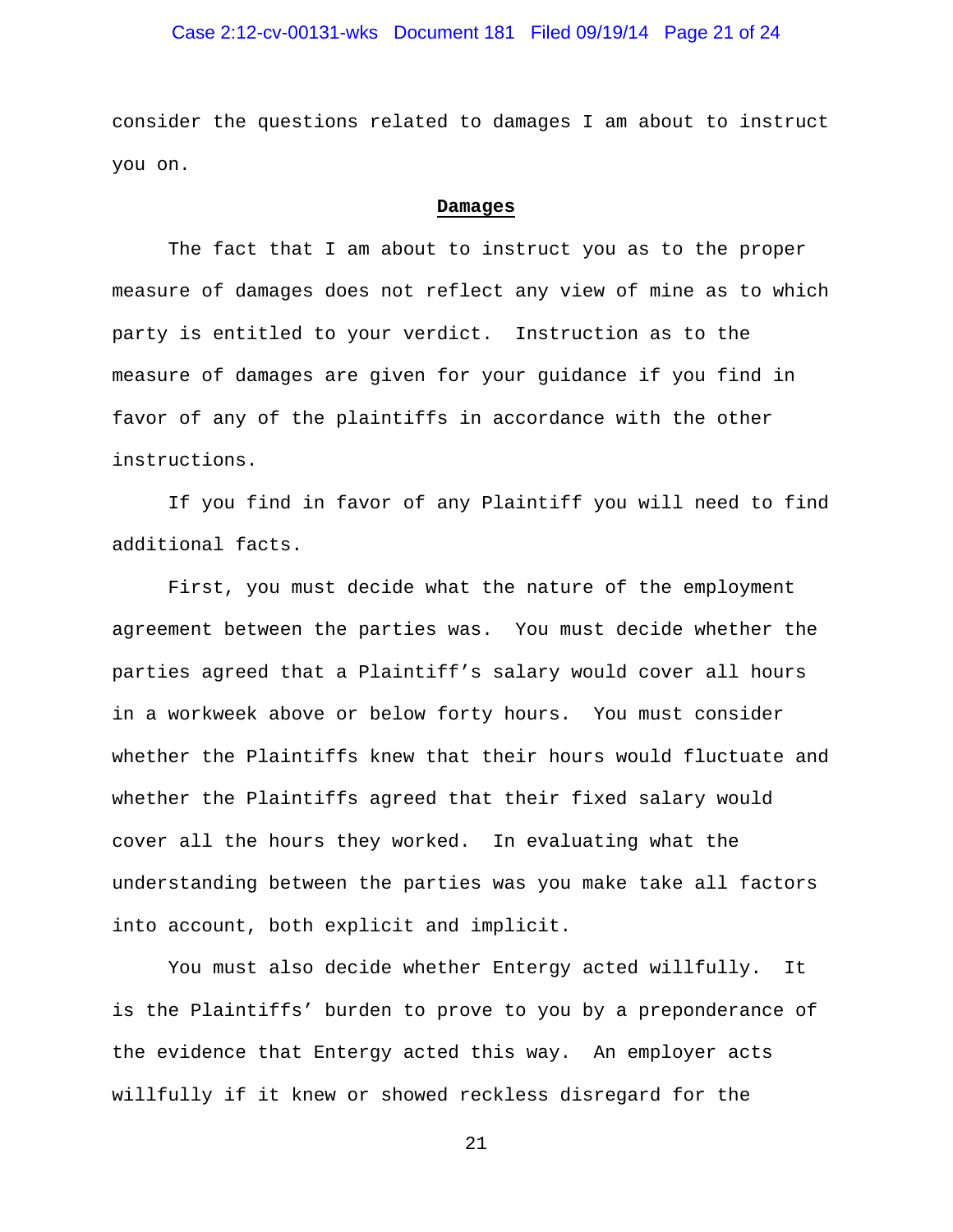## Case 2:12-cv-00131-wks Document 181 Filed 09/19/14 Page 22 of 24

question of whether its conduct was prohibited by the FLSA. An employer acts with reckless disregard when it acts, or fails to act, with a conscious lack of concern for the consequences.

#### **Unanimous Verdict**

 The verdict must represent the considered judgment of each juror. In order to return a verdict, it is necessary that each juror agree.

 It is your duty as jurors to consult with one another, and to deliberate with a view toward reaching an agreement, if you can do so without violence to your individual judgment. You must each decide the case for yourself, but only after an impartial consideration of the evidence in the case with your fellow jurors. In the course of your deliberations, do not hesitate to reexamine your own views and change your opinion if convinced it is wrong. But do not surrender your honest conviction as to the weight or effect of evidence solely because of the opinion of your fellow jurors or for the mere purpose of returning a verdict.

 Remember at all times that you are not partisans. You are judges -- the judges of the facts. Your sole interest is to seek the truth from the evidence in the case.

#### **Notes**

 You may have taken notes during the trial for use in your deliberations. These notes may be used to assist your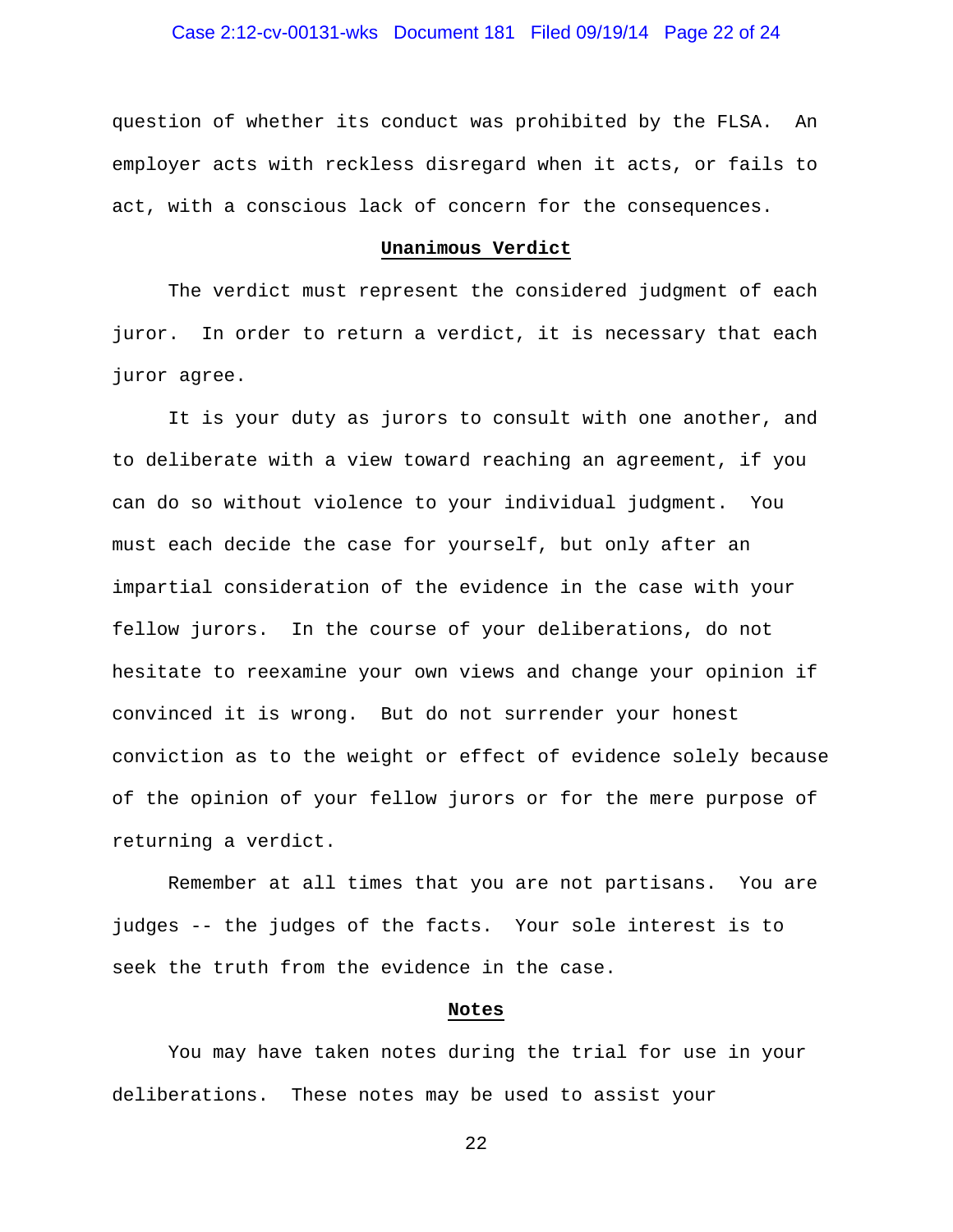## Case 2:12-cv-00131-wks Document 181 Filed 09/19/14 Page 23 of 24

recollection of the evidence, but your memory, as jurors, controls. Your notes are not evidence, and should not take precedence over your independent recollections of the evidence. The notes that you took are strictly confidential. Do not disclose your notes to anyone other than your other jurors. Your notes should remain in the jury room and will be collected at the end of the case.

#### **Closing Instructions**

 I have selected \_\_\_\_\_\_\_\_\_\_\_\_\_\_\_ to act as your foreperson. The foreperson will preside over your deliberations, and will be your spokesperson here in Court.

 A copy of this charge will go with you into the jury room for your use.

 A verdict form has been prepared for your convenience. You will take this form to the jury room. Each of the questions on the verdict form requires the unanimous answer of the jury. Your foreperson will write the unanimous answer of the jury in the space provided for each question, and will date and sign the special verdict, when completed.

 If it becomes necessary during your deliberations to communicate with the Court, you may send a note through the Courtroom Security Officer signed by your foreperson. No member of the jury should ever attempt to communicate with the Court by any means other than a signed writing, and the Court will never